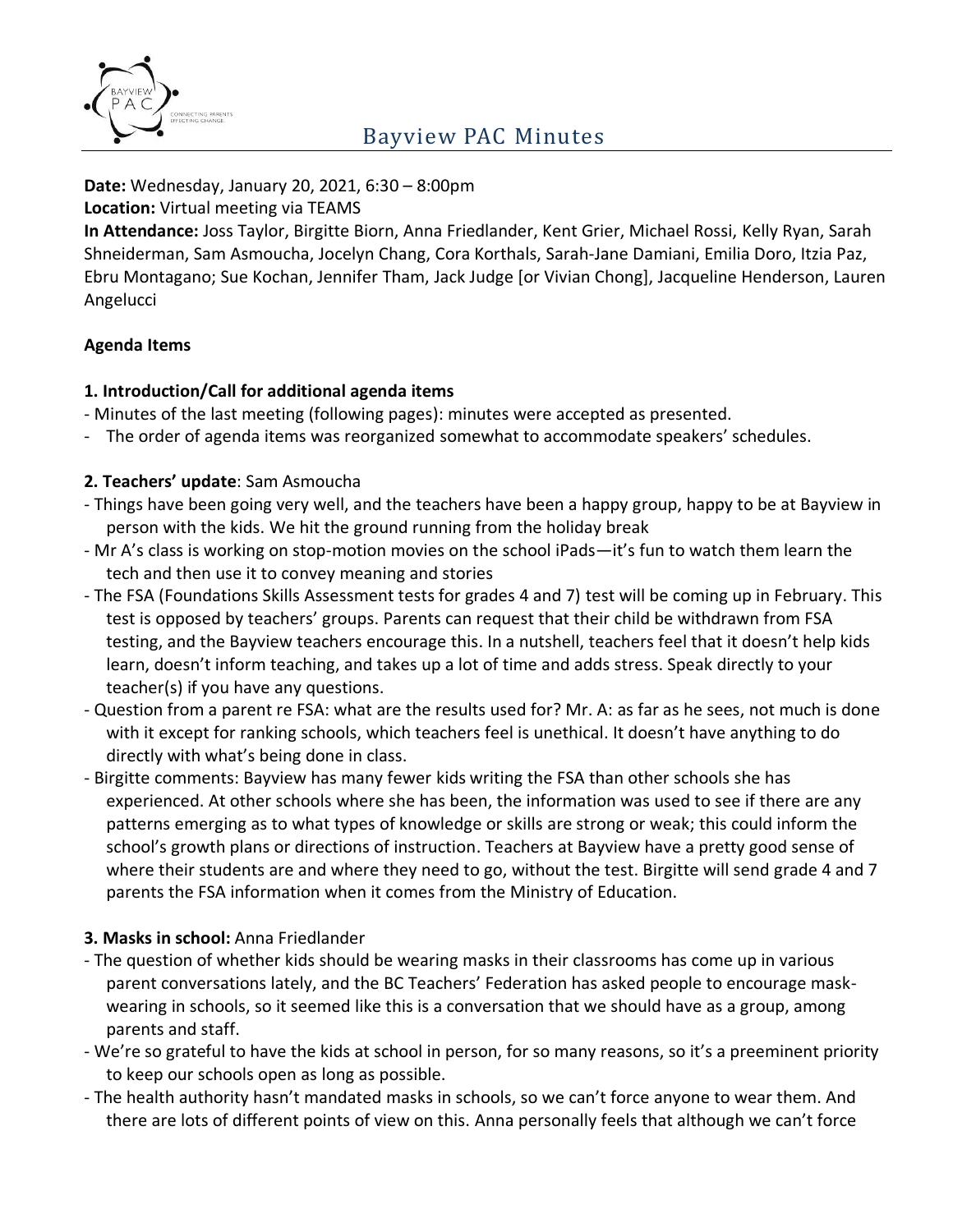

mask-wearing, we should *very* strongly encourage a culture of mask-wearing indoors, since masks are one of the most effective of the various protective strategies, and it's a pretty easy strategy to implement. The BCTF actually is asking parents exactly that: to "help us support a culture of maskwearing." Kids in school will readily follow what the teachers strongly encourage, and as more people around them wear masks, it soon becomes normal and expected. We're already making them wear masks when they go into places like supermarkets, so why should they expect different in any other indoor group space?

- Especially with more-infectious variants of the virus circulating, it seems like a particularly important time to up our game in preventing the spread and keeping our school open.
- Teachers' perspective (Mr. A): this is left mostly to the individual teachers. In general, teachers take their orders from the health authority; we respect kids who want to wear masks, but haven't been enforcing masks. Unless it's mandated, teachers won't push in that direction. So far, we've been lucky at Bayview. If teachers go to another class, they will wear masks, but otherwise generally aren't wearing them in their own classrooms.
- Jennifer (Wesley's mom): Wesley is in kindergarten, and she was hoping that masks would be worn. She works in long-term care, and has an elderly mother helping at home, so feels strongly that the kids should wear masks. She has had to keep Wesley in Option 4 because masks aren't being worn. If a culture of masking comes from the adults, even the youngest kids will adapt and wear the masks fine.
- Ebru is on the VESTA (Vancouver Elementary School Teachers' Association) health and safety committee, which just met. They were told that none of the VSB cases were transmitted in school—they were all community transmissions.
- Sarah asks: is there any policy on mask-wearing for teachers who work with multiple classes (e.g., gym, library)? Also: has this become an issue of social pressure among the kids, re kids who do and don't wear masks?
- *[this discussion was put on hold here while Michael and Kent give their update, then we returned to it]*
	- Birgitte: for staff who work with students outside their cohort, they wear a mask when with those students. Staff always wear a mask outside their own classroom; Ms Hinds and students going into QE for gym wear a mask, so kids should always have masks with them. If they don't have one, they go to the office to get one.
	- Re dealing with social pressures among kids re masks: Ebru hasn't noticed any social problems around masks.
- Birgitte: at a recent administrators' meeting, the district health and safety officer gave and update, using language that staff and students are *strongly encouraged* to wear masks; we will reiterate this strong language with Bayview staff.
- Joss: if there was more encouragement of wearing masks, then parents who may not feel strongly would be willing to support that. At the safety orientation the first day of school, every kid had a mask, even though they weren't mandatory; but by the second or third week, kids weren't wearing them anymore.
- Ebru agrees with Birgitte that it's hard for teachers to teach in masks and project their voices. Some of the Bayview teachers do wear a mask most of the day, but others feel that their classroom functions as a bubble. On the bus, all students should be wearing masks. Having to enforce mask wearing in the classes would heighten anxiety and stress for both teachers and students.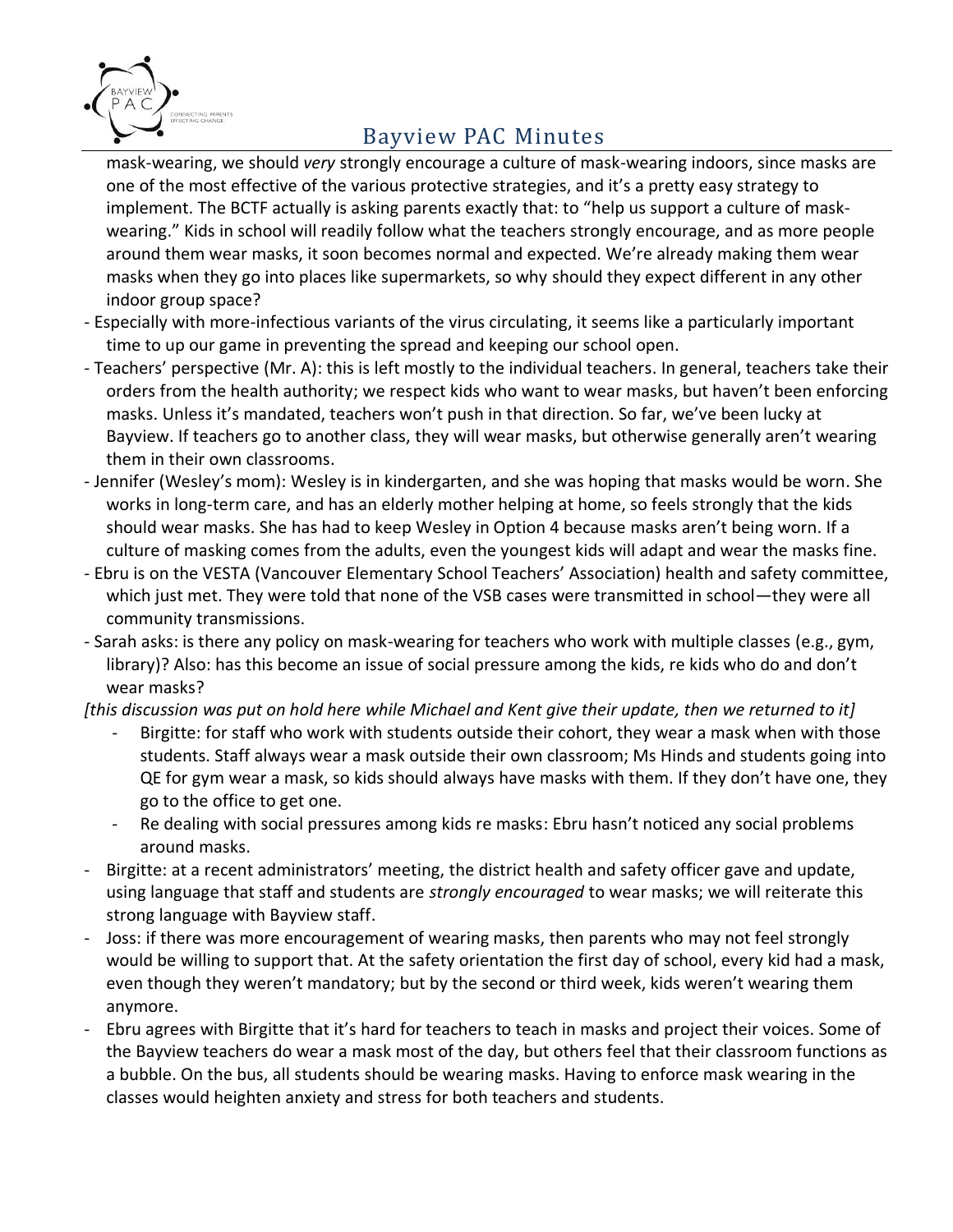

Jennifer agrees that having the masks gives everybody a buffer of safety, with the kids inevitably close together, riding buses, and sharing playgrounds with another school.

# **4. Seismic rebuild update**: Michael Rossi, Kent Grier

- Chandos Construction is making good headway at the construction site.
- Timeline: we are still targeting winter of 2021-22 for completion ("winter" being mid-Dec. to mid-Feb.).
- Workers have finished all excavation under the building; recompacted new fill, and put in concrete foundation walls with drilled-in soil anchors (40 of them). Most of the noisiest work has now been completed.
- Now they are assembling components: first, pouring foundation concrete; the CLT wood wall panels (6" thick modular panels) are in production at a factory in the Kootenays. As soon as foundation is done, those will be trucked in and the building shell will take shape.
- Question from Kelly: we need to know the fall-height requirements on the playground, for playgroundsurfacing grant applications (one has a deadline of January 31). Michael responds: after trying several times, he has now asked the right question of the grounds crew, so should get an answer soon. They were trying to calculate the fall height for each piece of equipment—what we needed was the fall height of the tallest piece.
- Question from Kelly: re projectors, the installation is covered by the project budget? Kent: yes, installation of all classroom and library projectors is covered. This cost is ~\$500 per projector. Maple Grove and Tennyson just opened, and they are dealing with projectors now, so we might want to talk to them about what they like or don't like about the projector models they have, and the costs. Michael comments: the VSB has procurement agreements with particular companies: he believes that BenQ is the current preferred brand.
- Kent: the gym scoreboard supplier we have lined up is very good. Kent suggests that the installation be coordinated with the construction company. The floor in the gym is sprung, so it would be good to have the scoreboard installed when it can be supervised, to avoid any damage to the floor.
- Question from Sarah: if the school were done in February, would we move in then, or wait until next year? Michael: It depends on what works educationally and what works for the project. It's very hard to move over a single weekend, especially with the distancing required between movers and school community. Details will be ironed out when we get closer to the date. We would need a long weekend, or spring break. But move-in will be done as soon as feasible, rather than waiting until the next full semester.

#### **5. Principal's update:** Birgitte Biorn

- Our new teacher, Katrina Leroux, is settling in well and enjoying the school.
- Report cards go home next Friday. All teachers have now moved to an online format for generating the report cards—a big learning curve, but everyone has it figured out. Teachers can report cards to Birgitte electronically, and she can review online and comment immediately. There will be more pages to look at (explanation of performance scales, etc.), but what the teachers are actually writing is about the same. What comes home will be on paper as always.
- At assemblies and throughout the school year, we've been focusing on being an anti-racist school. With Black History month coming in February, we will continue discussions around anti-racism.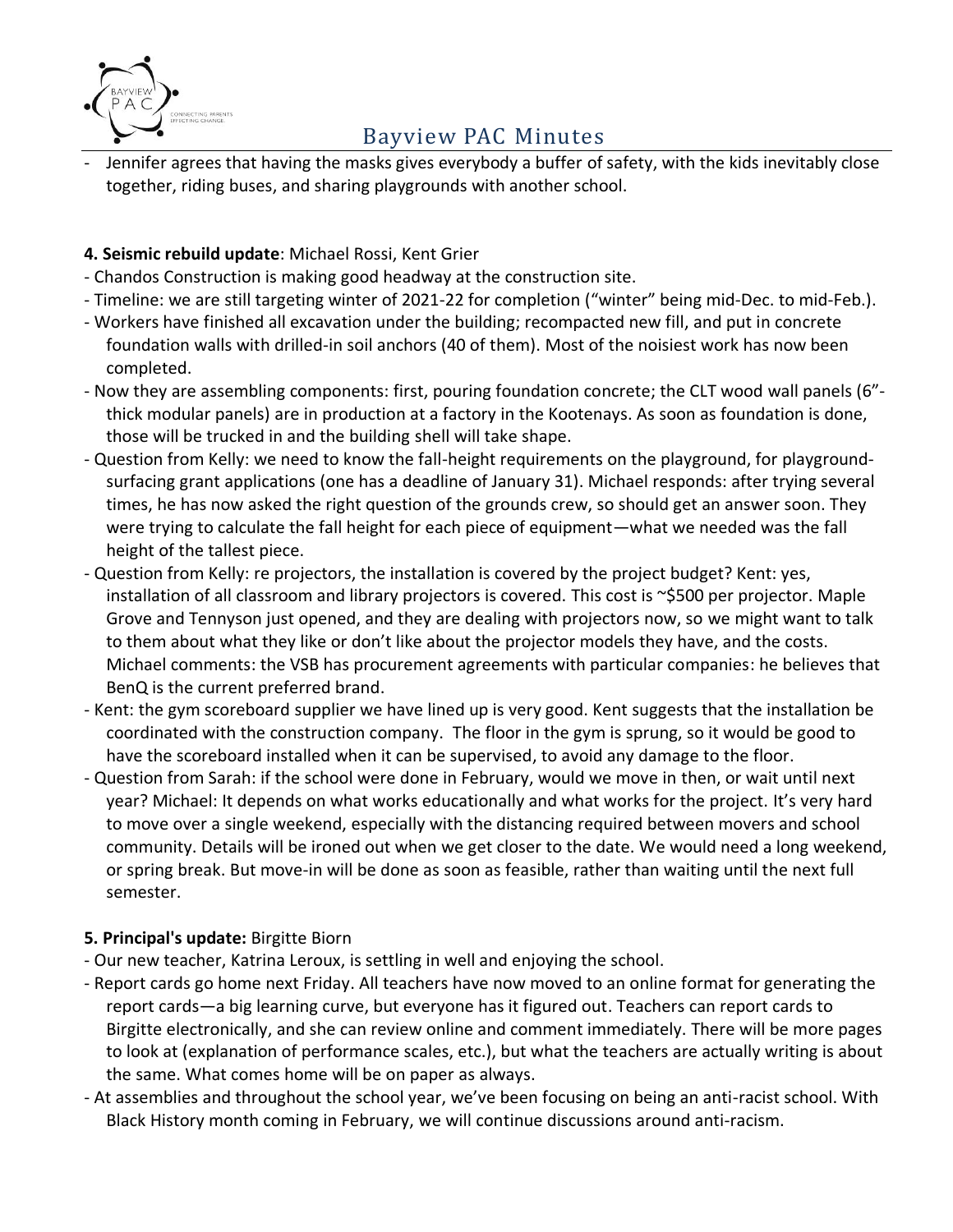

- Staff have started a book club, now reading and enjoying *The Skin We're In,* by Desmond Cole
- The January 29 assembly will be attended by VSB chair Suzanne Hoffman (just observing).
- Registrations for kindergarten are going well; we will definitely have two K classes next year.
- A few families have left, and others are coming in, although there has been a bit less than the usual amount of mobility.
- Student leadership will get up and running in February.

## **6. New school fundraising update:** Kelly Ryan

- ~\$160K raised so far; we need about \$250K total for everything we would like to do.
- We have hit a wall with individual donations; are now working on companies, businesses, banks, grant applications (Telus community participation grant is being written by Sandra Mithani; Rebecca Bansbach is working on a grant for recycled-rubber playground surfacing).
- Wesgroup donated \$8900 for gym scoreboard; they are not requiring inclusion on a donor plaque.

## **7. Treasurer's update:** Emilia Doro

- Current bank balances:
	- Regular account: \$28,886.26
	- Term deposits: 3-year \$30,750; Cashable 30-day \$10,000; Non-redeemable annual \$15,000
	- Gaming account: \$6,401

### **8. Kindness Week activities (February):** Emilia Doro

- Yuka and Emilia are working on possibilities for fun activities for the kids during the week before Valentine's Day (which falls on a Sunday); this is a 4-day week, with Friday Feb. 12 a pro-D day.
- The plan would be to have an activity for each day of that week:
	- Candygrams fundraiser sale; spirit day dress-up; hot chocolate (left over from IGA's holiday breakfast donation); some sort of contest (e.g. colouring sheet, poem), with the winning class getting something like chips and juice boxes--the items crafted in the contest could be donated to a seniors' home.

#### **9. Pink Shirt Day shirts (February 24):** Joss Taylor

- Bayview custom pink shirt sales

.

- The idea for a student-designed pink-shirt-day shirt came from a parent last year; the winning primary and intermediate designs are being printed on shirts that can now be ordered.
- Shirts will be delivered the week of February 17.
- So far we have sold about 60 shirts; will need a reminder to go out soon.

# **10. Staff Appreciation (March?):** Emilia Doro

- We usually do a staff appreciation potluck luncheon with special decor, but with Covid, we can't do this, so we're looking for some ideas and for a few people to put it together.
- e.g., coffee and muffins; delivery lunch; etc.?
- Ebru: Staff Appreciation is always super-appreciated by the staff. The notes that students write mean the world to everyone, so that's a great thing to do if nothing else.